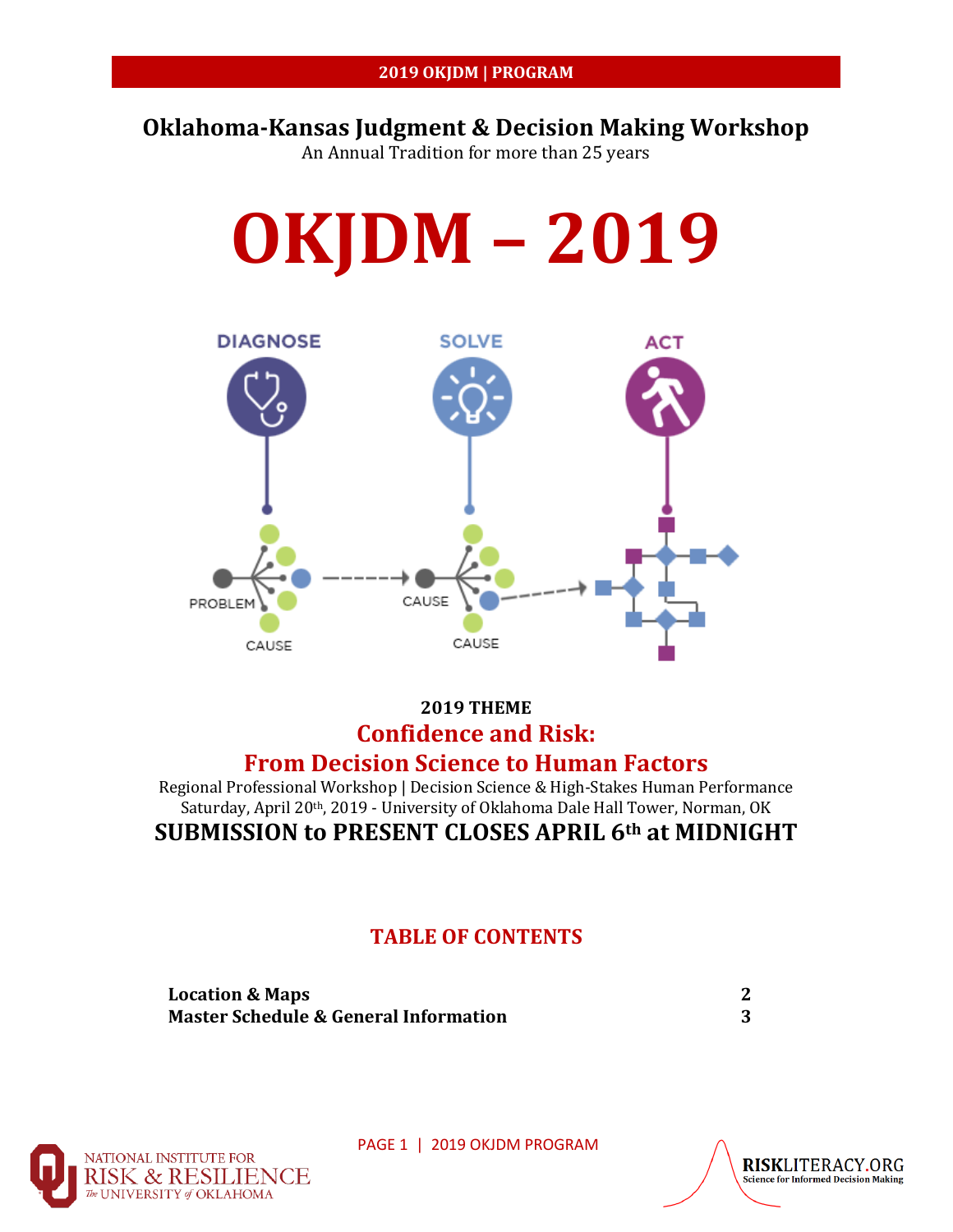### **2019 OKJDM | PROGRAM**

### **TENTATIVE MEETING LOCATION: 9th Floor Dale Tower, University of Oklahoma 453 W Lindsey St, Norman, OK 73019**





For more information see:<https://goo.gl/maps/QbRpKom4DLu> and/o[r http://www.isa.ou.edu/map.pdf](http://www.isa.ou.edu/map.pdf)

#### **WORKSHOP DATE & TENTATIVE LOCATION**

Saturday, April 20<sup>th</sup>, University of Oklahoma 9th floor of Dale Tower 453 W Lindsey St, Norman, OK 73019



PAGE 2 | 2019 OKJDM PROGRAM